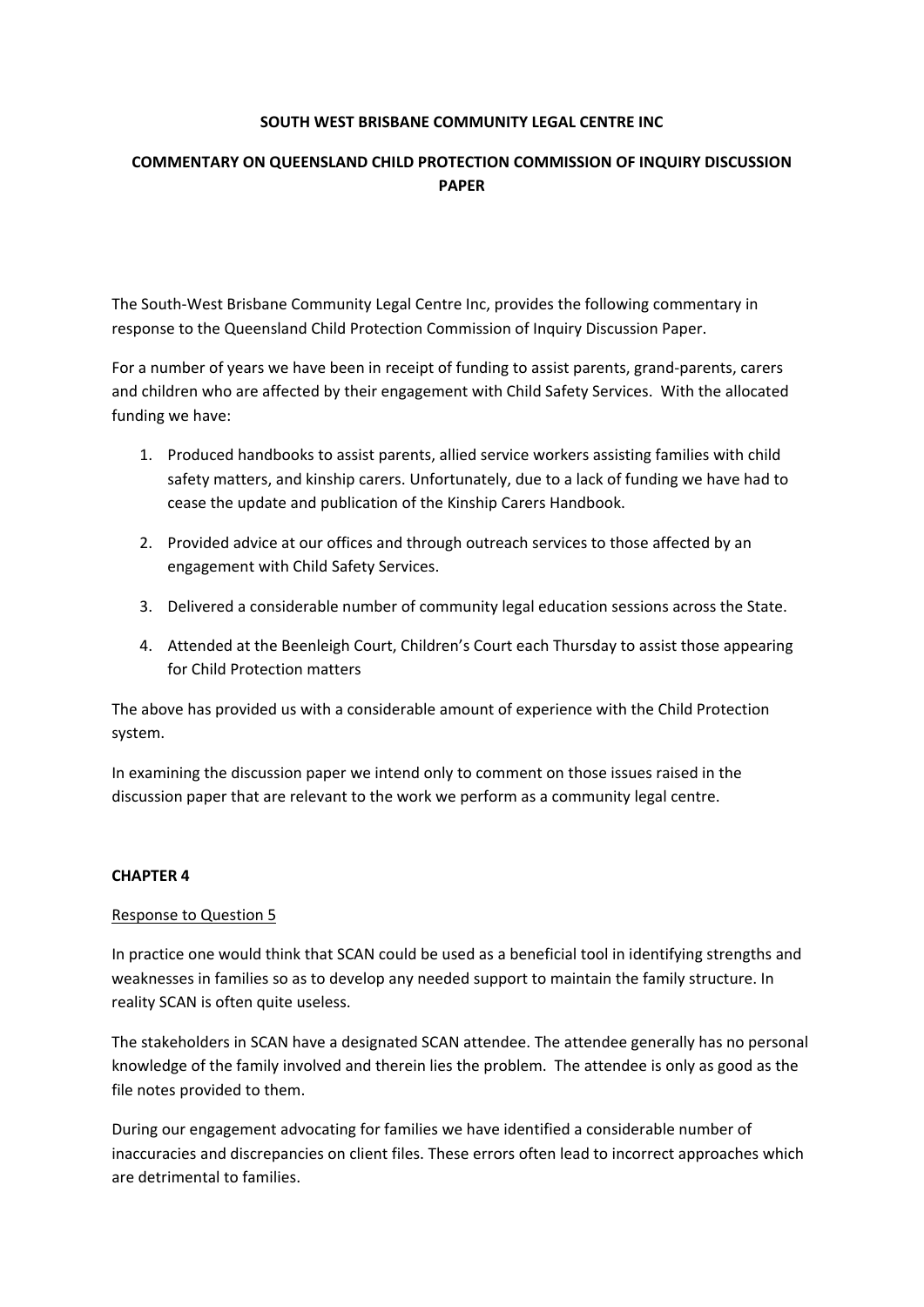It should be a requirement that attendees at SCAN must have had an engagement history with the family concerned.

## Response to Question 7

We have sometimes found that it's not so much that the user is a repeat user of a tertiary service provider but that there were fundamental flaws in the delivery of programs to clients with their earlier engagement, such as, a lack of communication and practical skill of the tertiary service provider. Another common issue is a clash of personalities between the client and the service provider.

# Response to Question 8

It is difficult to offer an opinion in relation to the SDM tools. They are only accessible by Child Safety Services staff. They are locked off to public access; interestingly and against the provisions of the Ethics Act their Code of Conduct is also locked away from public access and cannot be obtained from service centres.

# **CHAPTER 5**

## Response to Question 10

The focus should shift from parental rehabilitation and family preservation to a "stable" alternate arrangement when it is shown that either;

the child is at reasonable risk of immediate harm in the household.

## Or

• that despite all reasonable attempts the parent is unable or unwilling to address the concerns of the Department in a way that would safeguard the child.

Regarding the above suggestions we believe that if a decision is made by a service centre to apply to the Court to have a child placed in the care and long term guardianship of the Department that such a decision is audited by an independent body for appropriateness. We see too many clients that have had their children placed on a Long Term Guardianship Order after the family has had a relatively short engagement with the Department. Many times it has appeared to us that such a decision was made to avoid working with the family to achieve desired goals; such an approach appears to be made by Departmental staff who are juggling quite large case loads.

## Response to Question 11

We refer to our response above and say, that we do believe this should be a minimum requirement.

## Response to Question 12

It is concerning that a number of possible kinship carers are rejected by the Department from Long Term Care of a child for what appears to be very minimal concerns or historical dealings with the Department some 10‐20 years prior. In one instance the concern related to the applicant being in care as a new born child for a number of days. The person was totally unaware of their history in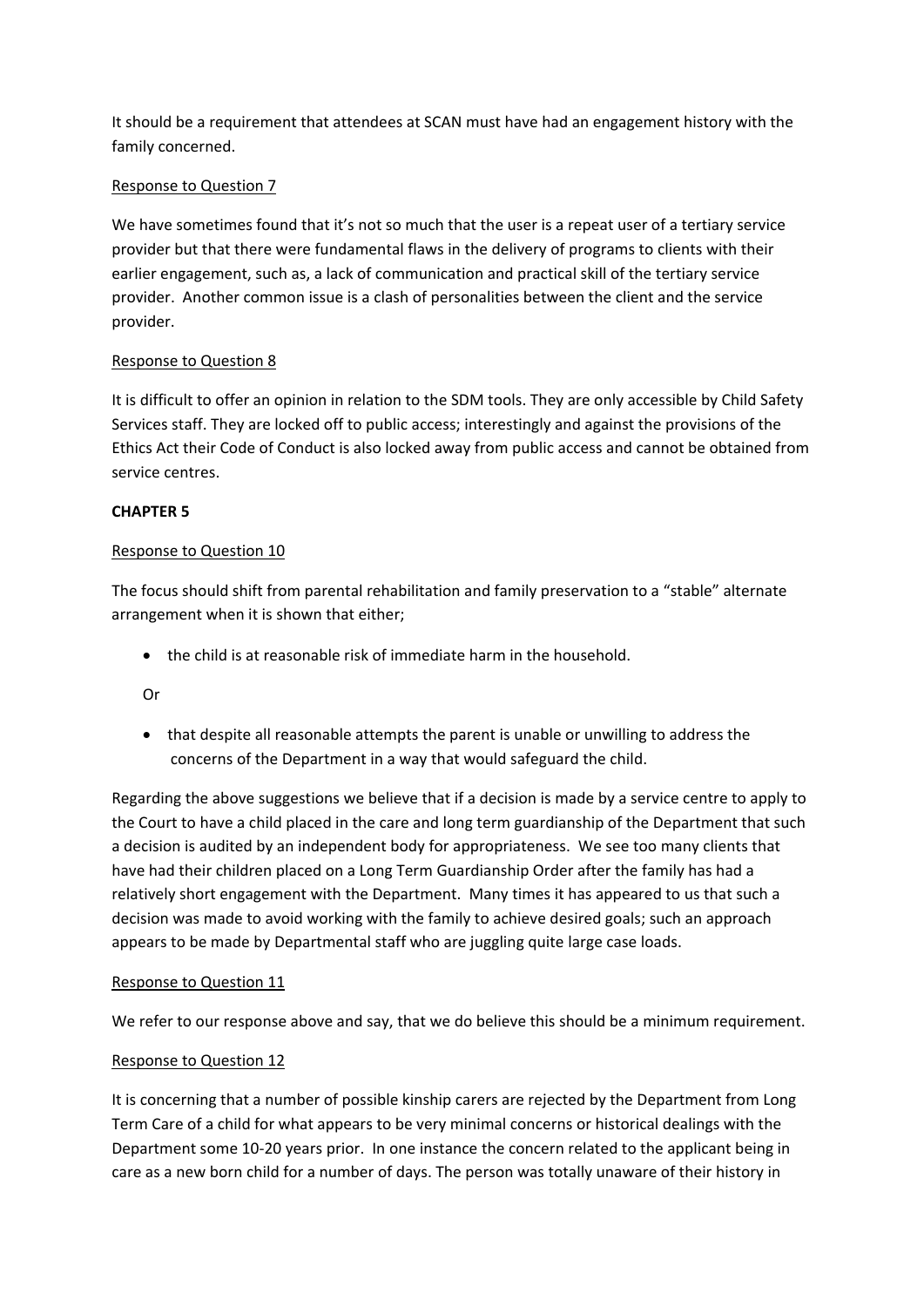care as it had never been disclosed. By the time she discovered this fact she was at least 40 years of age. Her being in care was used as a barrier to her becoming a carer.

### Response to Question 13

No, because it would remove the option for restoration of the family. It could lead to there being no option for the parent of the child to have the long term guardianship order revoked once they can successfully demonstrate that they have addressed all of the concerns that caused the child to go into care.

Such an option could also deny the child the right to know their parents.

## **CHAPTER 6**

### Response to Question 18

Up to the point where they can reasonably achieve independent living.

#### Response to Question 19

Government should prioritise its funding allocations to ensure that those children about to leave care have been adequately resourced during their time in care, irrespective of fiscal demands. These are some of the most vulnerable people in our society today. When they leave care, there is no fallback position to their family if something goes wrong in their lives.

### Response to Question 20

Possibly. This has been demonstrated by existing non-government agencies, e.g. CREATE which assists young people in transitioning from care to independence. The question of capacity relates to the adequate funding of services of a similar nature.

## **CHAPTER 7**

#### Response to Question 21

All service providers for child and family wellbeing services should be placed on triennial funding. This would enable them to recruit qualified practitioners who may be looking for more than 12 months employment. The oversight of the family wellbeing services should perhaps be performed by their identified peak body.

#### Response to Question 22

Yes, as they would be able to provide a full wrap-around service for the child's needs.

#### Response to Question 24

They could be given the authority to case manage all children on short term guardianship, prescribed supervision orders, intervention with parental agreements and care agreements. It is suggested that the use of their delegated authority would be subject to review by a Departmental audit team.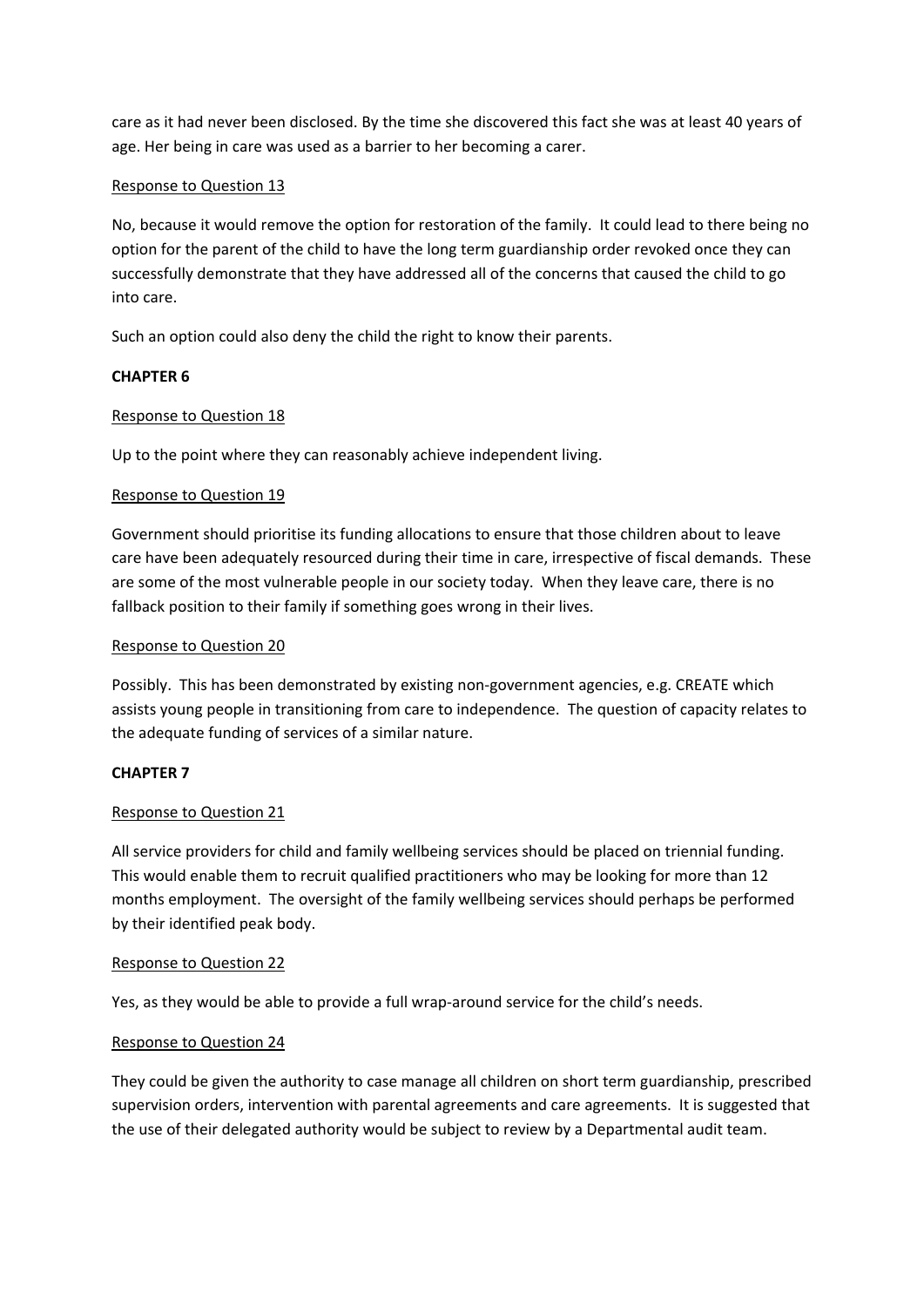### **CHAPTER 9**

#### Response to Question 32

It appears to us that the complaints handling process is very much like the old adage of Caesar judging Caesar. Our experience is that accountability within the Department varies from service centre to service centre.

In relation to accountability and public confidence, Department staff (as are all Government employees) are required to operate within the guidelines of their Code of Conduct. The Code describes how employees should interact with members of the public. It outlines the minimum standard of what is expected of them when dealing with non‐government persons. The Code of Conduct should be made available to members of the public so that they have an understanding of what they may reasonably expect from their dealings with a Departmental Officer. The Code of Conduct is a locked document on the Department website and is only available to Departmental staff.

#### Response to Question 34

We suggest that consideration be given to the creation of an ongoing Commission whose function would be to provide random audit and compliance assessment of service centres, random audits and interviews, where age appropriate, to children in care, and to identify and report on any systemic concerns that may arise through their investigation. The Commission needs to have the ability to report directly to Parliament.

#### **CHAPTER 10**

#### Response to Question 37

Yes – perhaps a similar structure to that of the recently disbanded Special Circumstances Court which provided for the Magistrate to take a more inquisitorial role.

#### Response to Question 38

Yes – after a survey of the areas of highest need.

#### Response to Question 39

Similarly to the recently disbanded Special Circumstances Court, a Magistrate should be able to directly request information from non‐government services on their ability to assist clients.

All child protection proceedings in Court should have access to a Duty Lawyer service.

#### Response to Question 40

Should an application be made to revoke a long term guardianship order that has been made in a Magistrates Court, then those proceedings should be elevated to the Supreme Court, thus removing any conflict of interest with the lower court.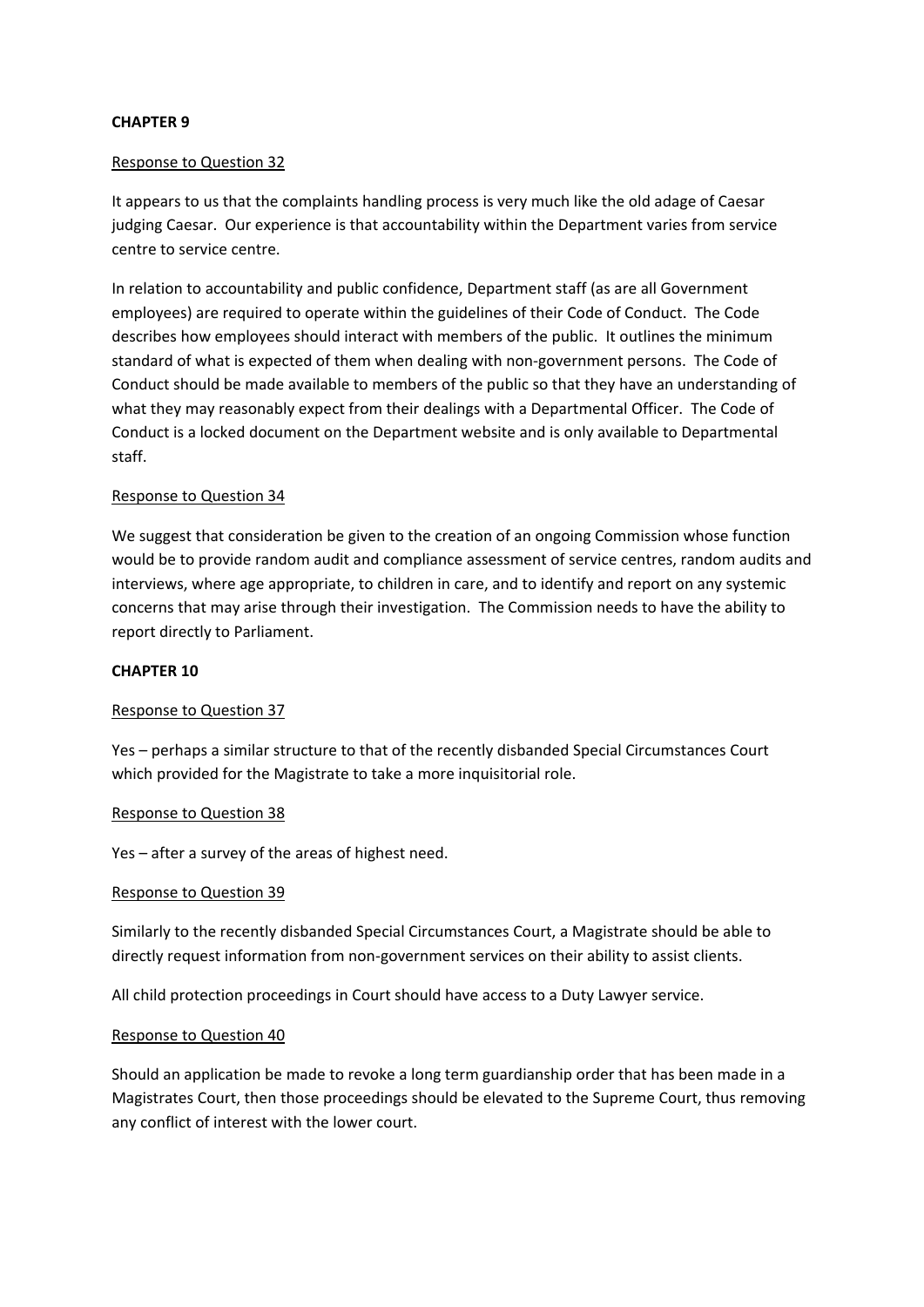#### Response to Question 41

That the parents attending are properly represented.

That any child over the age of 12 is allowed to have input to the process and/or be advocated for.

Where the Department has identified a non-government service to refer families to for service provision, that service have staff available at the meetings, or at the least, able to be contacted during the process.

In our experience, the case plan that is developed through the family group meeting process is rarely distributed to the family within the statutory time frames, placing them at a significant disadvantage if they seek to have it amended.

We suggest that any FGM only develop a **draft** case plan that is distributed within the statutory timeframe and a meeting be held to finalise the case plan after the family has at least 7 days to consider it.

#### Response to Question 42

That all parties are appropriately represented.

That the convenor be able to provide to the Magistrate a synopsis of the conference that is available to all parties.

### Response to Question 44

Yes. All decisions about placement and contact should lie with the Children's Court Magistrate under case management principles.

#### Response to Question 45

There needs to be a significant number of specially trained Magistrates for appointment to Children's courts.

#### **CHAPTER 11**

## Response to Question 46

Our experience is that there are a great number of inconsistencies in the operation of different service centres. If they all operate under the same criteria, it will increase efficiency and thus lead to decreased costs.

There are service centres in Queensland within metres of each other. Considerable savings in administration costs and overheads could be made by locating them in the one building.

Other cost savings would appear to be a logical outcome if all of the children from the one family were managed through the same service centre with the same CSO and the same Team Leader.